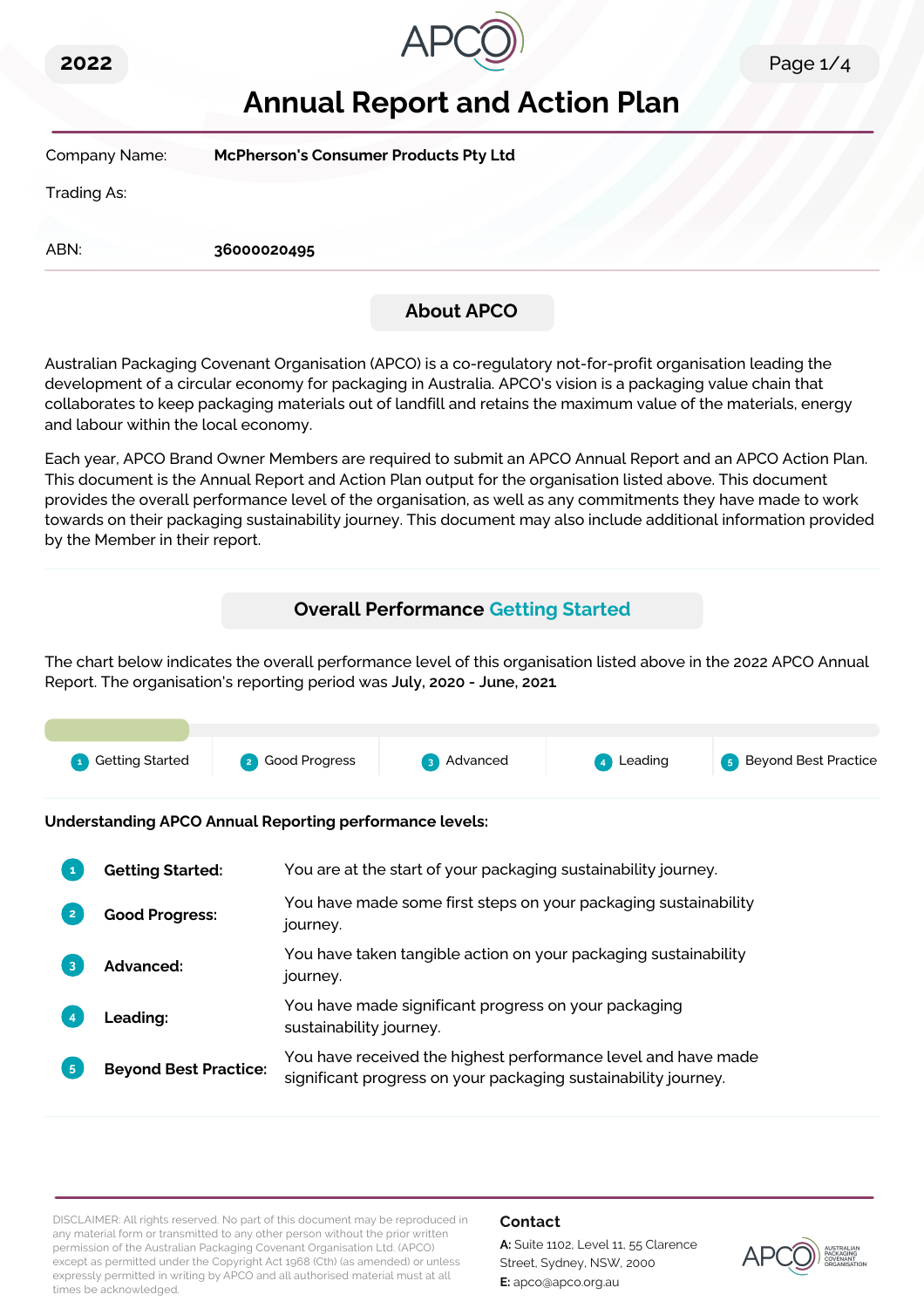

# **APCO Action Plan Commitments**

For each of the Packaging Sustainability Framework criteria listed below, a description is provided along with the commitments made by the organisation in their APCO Action Plan.

#### Criteria 1:

#### **Governance & Strategy:**

This criteria considers actions to integrate packaging sustainability into business strategies.

- Develop a strategy that includes goals (objectives) and targets for packaging sustainability that  $\bullet$ addresses the Sustainable Packaging Guidelines (SPGs) or equivalent.
- Include a commitment to achieving the 2025 National Packaging Targets in our strategy.
- Have our executive or board of directors review our strategy and have the strategy integrated within our business processes.
- Regularly communicate and promote packaging sustainability objectives and targets within our organisation.

#### Criteria 2:

#### **Design & Procurement:**

This criteria considers actions taken to ensure that sustainability principles are considered in the design or procurement of both new and existing packaging through use of the Sustainable Packaging Guidelines (SPGs).

- Review **30**% of our packaging against the Sustainable Packaging Guidelines (or equivalent).
- Improve the accuracy of our data regarding reviews of packaging using the Sustainable Packaging Guidelines (or equivalent).
- Incorporate the Sustainable Packaging Guidelines (or equivalent) into procurement processes.
- Consider the following Sustainable Packaging Principles in our packaging reviews:
	- Design for recovery  $\circ$
	- Eliminate hazardous materials  $\circ$
	- Use of renewable materials  $\circ$
	- $\circ$ Use recycled materials
	- Design for accessibility  $\circ$
- **10**% of our packaging to be optimised for material efficiency.
- Improve the accuracy of our data regarding packaging material efficiency.

## Criteria 3: **Recycled Content:**

This criteria considers actions taken to increase or optimise the amount of recycled material used by your organisation.

- Use recycled content in:  $\bullet$ 
	- Primary packaging that we use to sell our products

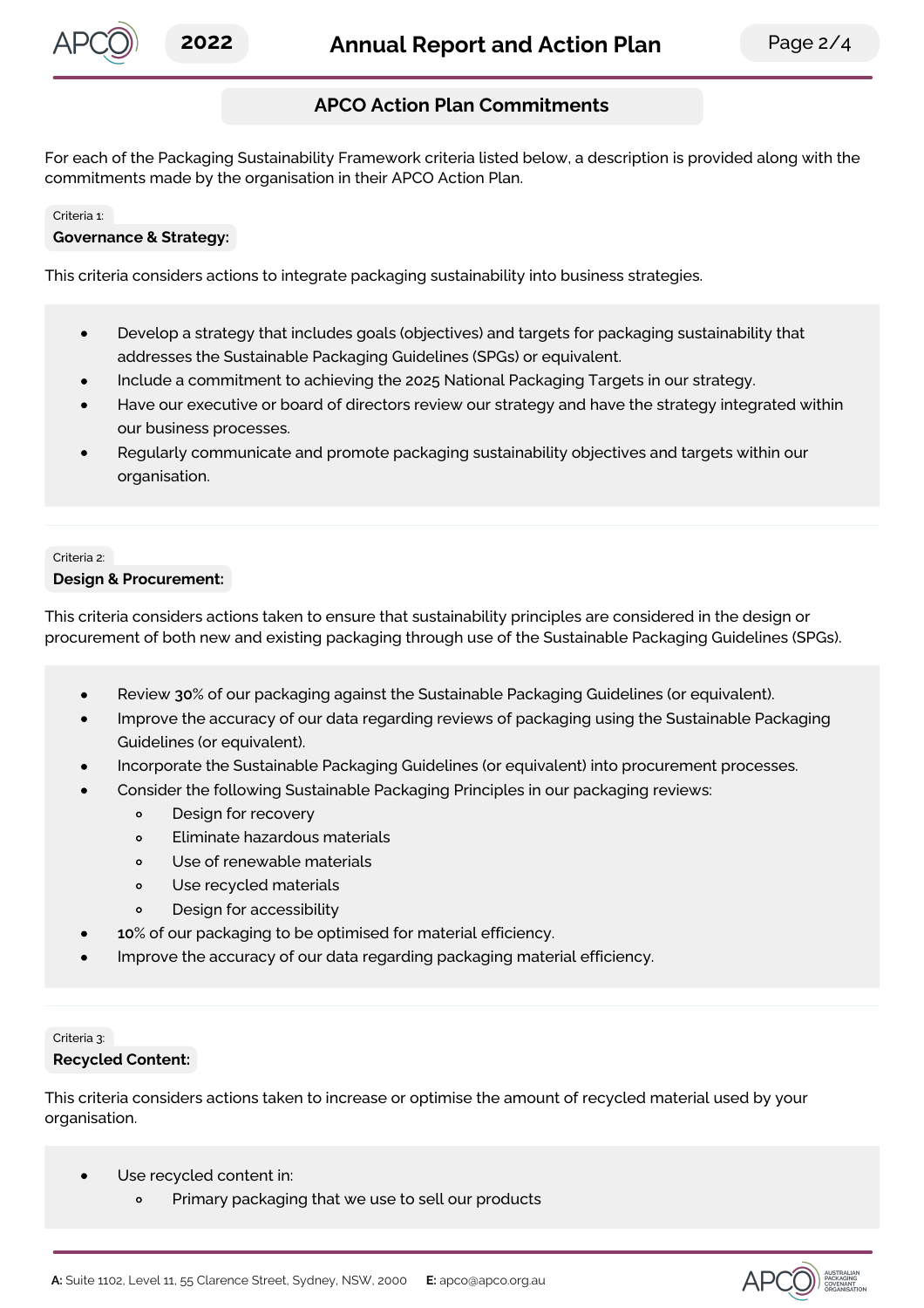- Secondary packaging that we use to sell our products  $\circ$
- Tertiary packaging that we use to sell our products  $\circ$
- **46**% of our packaging to be made using some level of recycled material
- Improve the accuracy of our data regarding use of recycled materials.

## Criteria 4: **Recoverability:**

This criteria considers actions taken to improve the recovery of packaging at end-of-life and increase use of reusable packaging.

- **14**% of our packaging to be designed to have all packaging components be recoverable at end-of-life.  $\bullet$
- Improve the accuracy of our data regarding recoverability.
- Use PREP to assess the recyclability of our packaging through kerbside collection in Australia and/or New Zealand.
- Investigate opportunities to use reusable packaging.
- Improve the accuracy of our data regarding reuse.

#### Criteria 5: **Disposal Labelling:**

This criteria considers the extent to which packaging has been labelled to help consumers determine what to do with packaging at end-of-life.

- **42**% of our packaging to have on-pack labelling to inform correct disposal.  $\bullet$
- Improve the accuracy of our data regarding labelling.

# Critoria 6: **On-site Waste:**

This criteria considers progress in increasing the amount of on-site solid waste being diverted from landfill.

- Have recycling programs for the following materials:
	- $\circ$ Paper/cardboard
	- Timber  $\circ$
	- Conduct waste review to better understand the waste stream. This years focus is on  $\circ$ minimising generation of waste and switching secondary and tertiary packaging to more recyclable options. Our warehouse waste stream is a low level impact compared to waste streams from our products usage in homes. That is the focus for 2023
- Aim for **62**% of our on-site waste to be diverted from landfill.

Criteria 7: